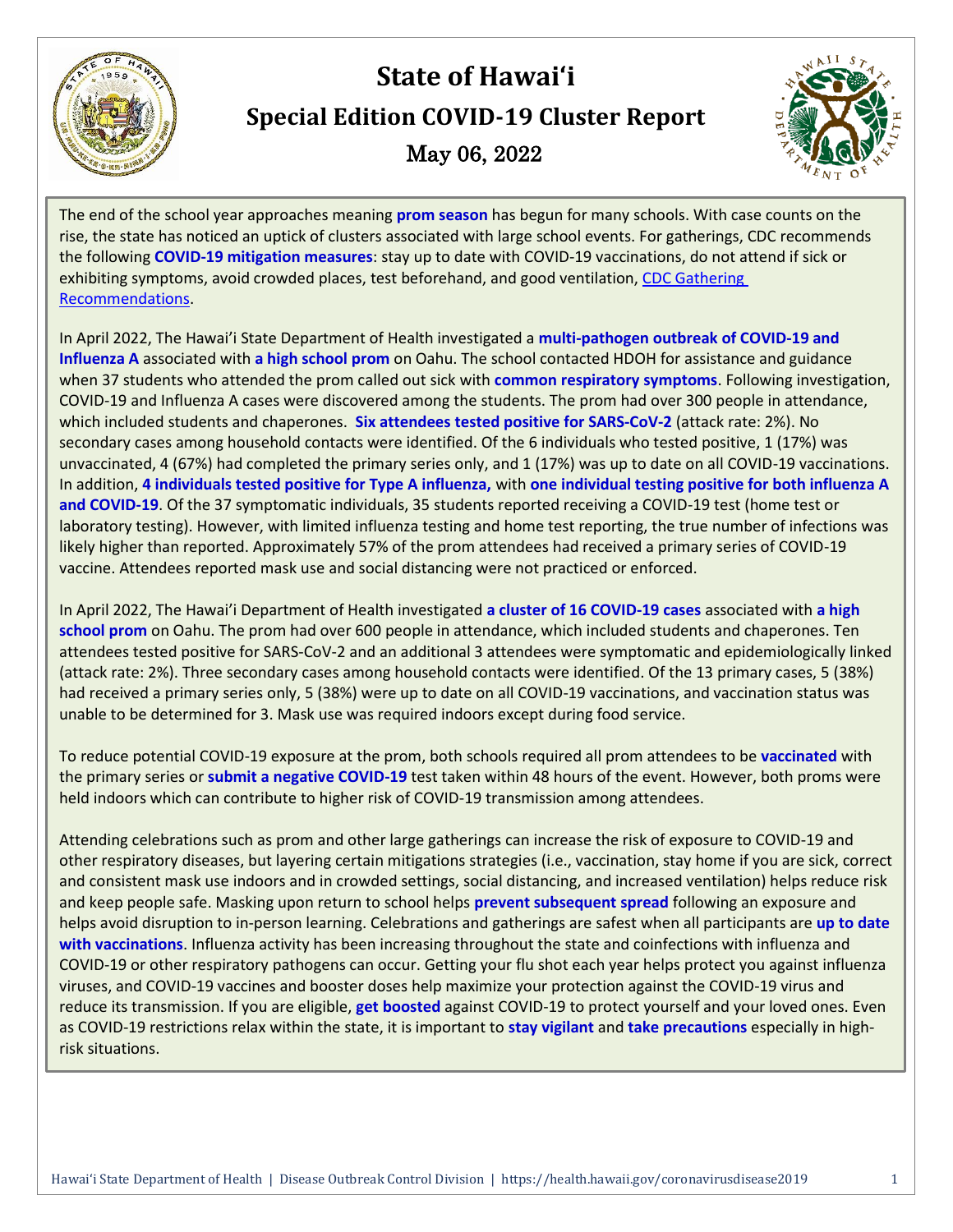## **COVID-19 Cluster Table**

#### **COVID-19 Clusters Associated with Schools in the Last 28 Days**

| Oahu            |              | Maui                   |              | Hawai'i         |              | Kauai           |              | <b>Total</b>           |              |
|-----------------|--------------|------------------------|--------------|-----------------|--------------|-----------------|--------------|------------------------|--------------|
| Clusters<br>(n) | Cases<br>(n) | <b>Clusters</b><br>(n) | Cases<br>(n) | Clusters<br>(n) | Cases<br>(n) | Clusters<br>(n) | Cases<br>(n) | <b>Clusters</b><br>(n) | Cases<br>(n) |
| 15              | 158          |                        | 28           |                 | 85           |                 | 12           | 27                     | 283          |

Since April 1, 2022, the state of Hawaii has investigated 27 clusters associated with schools and school-sanctioned events. Of the reported and investigated clusters, 30% are related with high school proms, 7% other large school gathering events, 30% are within a classroom setting, 11% are related to athletics, 11% are related to early childcare settings, and 11% are associated with other school settings.

Identified factors associated with 8 classroom clusters investigated include mask optional settings (2 clusters), close proximity to another case (at least 2 clusters), and attending school while sick (at least 2 clusters). Classroom environments have a low risk of COVID-19 transmission when the school implements layers of mitigation measures–vaccination, staying home if you are sick, correct and consistent mask use indoors, social distancing, and increased ventilation. In the classroom setting, students are recommended to maintain at least 3 feet of physical distance between students, and with closer proximity, masks are an effective tool to reduce the spread of COVID-19 in the classroom.

As COVID-19 continues to circulate in the state, country, and worldwide, we in Hawaii are evolving strategies to gradually normalize responses within institutions and the community. It is important for schools to continue notifying DOH about potential clusters to understand COVID-19 transmission in schools and the effect among the community. The collaborative relationships with the schools and DOH help keep keiki active in school activities and reduces disruption to in-person learning.